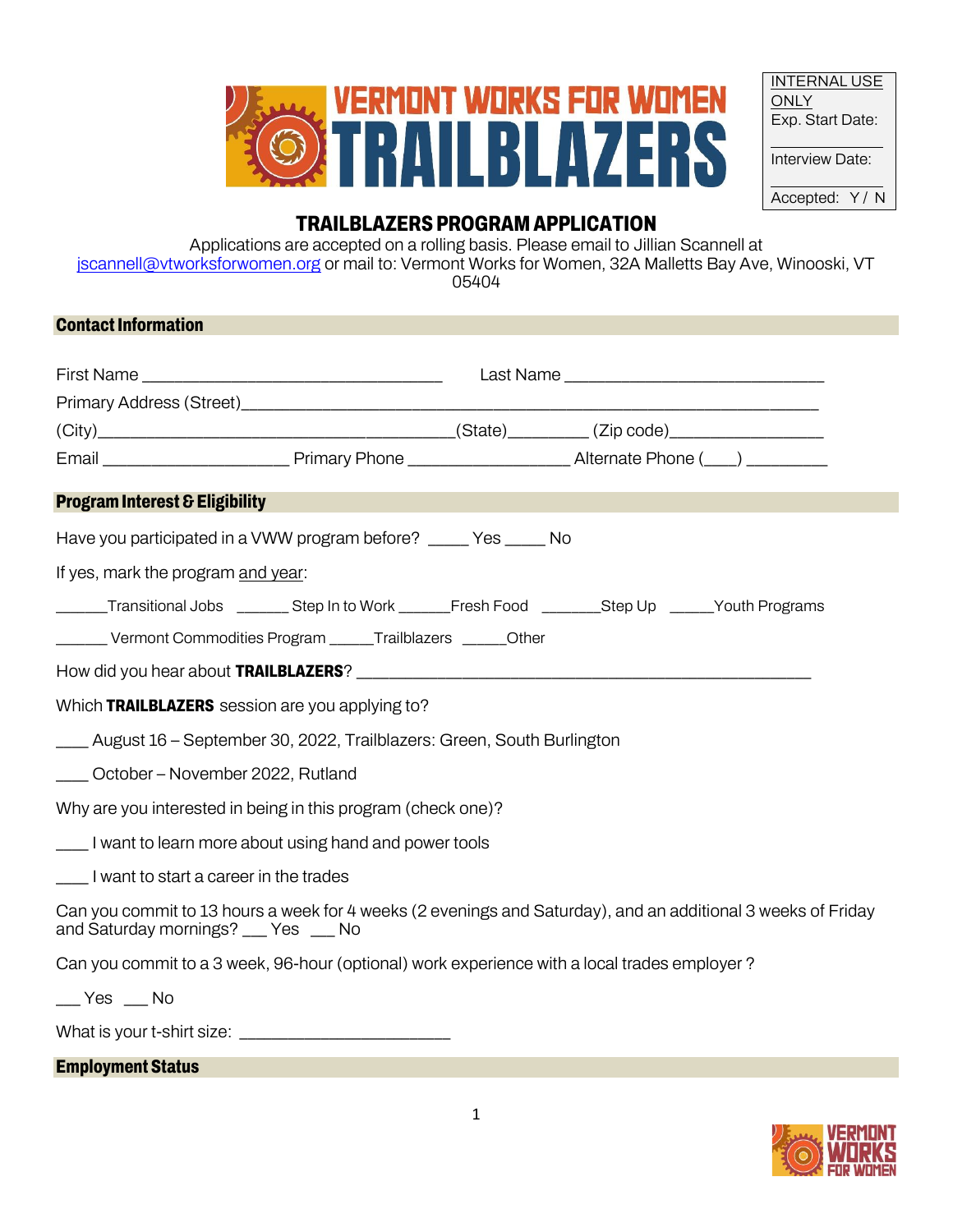| Are you legally permitted to work in the United States? | Yes | No. |
|---------------------------------------------------------|-----|-----|
|---------------------------------------------------------|-----|-----|

Are you currently working? \_\_\_ Yes If yes, where? \_\_\_\_\_\_\_\_\_\_\_\_\_\_\_\_\_\_\_\_\_\_\_\_\_\_\_\_\_\_\_

Do you have reliable transportation to and from class? \_\_\_ Yes \_\_\_ No

#### **Education & Training**

Please complete the following information:

| Level                   | Name of School | Major | If graduated, year |
|-------------------------|----------------|-------|--------------------|
| High School or GED      |                |       |                    |
| College or University   |                |       |                    |
| Trade-related trainings |                |       |                    |

Please list any certifications or specialized training you have received including safety training:

| Name of Certification | <b>Certifying Agency</b> | <b>Year Completed</b> |  |  |
|-----------------------|--------------------------|-----------------------|--|--|
|                       |                          |                       |  |  |
|                       |                          |                       |  |  |

Are you enrolled in another educational program right now? \_\_ No \_\_ Yes

If yes, please describe: \_\_\_\_\_\_\_\_\_\_\_\_\_\_\_\_\_\_\_\_\_\_\_\_\_\_\_\_\_\_\_\_\_\_\_\_\_\_\_\_\_\_\_\_\_\_\_\_\_\_\_\_\_\_\_\_\_\_\_\_\_\_\_\_\_\_\_\_\_\_\_\_

#### **Skills and Experience**

#### Please indicate your comfort level and experience in the following areas:

| <b>Activity</b>                                                              | <b>Very Low</b> | Low | Moderate | High | <b>Very High</b> |
|------------------------------------------------------------------------------|-----------------|-----|----------|------|------------------|
| Lifting up to 50 lbs                                                         |                 | 2   | 3        | 4    | 5                |
| Standing for extended periods of time                                        |                 | 2   | 3        | 4    | 5                |
| Performing physical tasks all day in hot, cold,<br>and/or noisy environments |                 | 2   | З        | 4    | 5                |
| <b>Basic Math and Reading</b>                                                |                 | 2   | З        | 4    | 5                |
| Working with both hands; manipulating small<br>objects                       |                 | 2   | З        | 4    | 5                |
| Maintaining balance while on a ladder                                        |                 |     | З        | 4    | 5                |
| Hearing warning signals and discriminating<br>between colors                 |                 | ⌒   | 3        | 4    | 5                |

Please tell us about any other experience, special skills or other applicable skills you have: \_\_\_\_\_\_\_\_\_\_\_\_\_\_\_

### **Health/Physical (We ask these only so we can best support you – no judgment!)**

Are there learning accommodations we might be able to help with, particularly with reading and testing? \_\_\_\_\_\_\_\_\_\_\_\_\_\_\_\_\_\_\_\_\_\_\_\_\_\_\_\_\_\_\_\_\_\_\_\_\_\_\_\_\_\_\_\_\_\_\_\_\_\_\_\_\_\_\_\_\_\_\_\_\_\_\_\_\_\_\_\_\_\_\_\_\_\_\_\_\_\_\_\_\_\_\_\_\_\_\_\_\_\_\_\_\_\_

\_\_\_\_\_\_\_\_\_\_\_\_\_\_\_\_\_\_\_\_\_\_\_\_\_\_\_\_\_\_\_\_\_\_\_\_\_\_\_\_\_\_\_\_\_\_\_\_\_\_\_\_\_\_\_\_\_\_\_\_\_\_\_\_\_\_\_\_\_\_\_\_\_\_\_\_\_\_\_\_\_\_\_\_\_\_\_\_\_\_\_\_\_\_\_\_\_\_\_\_